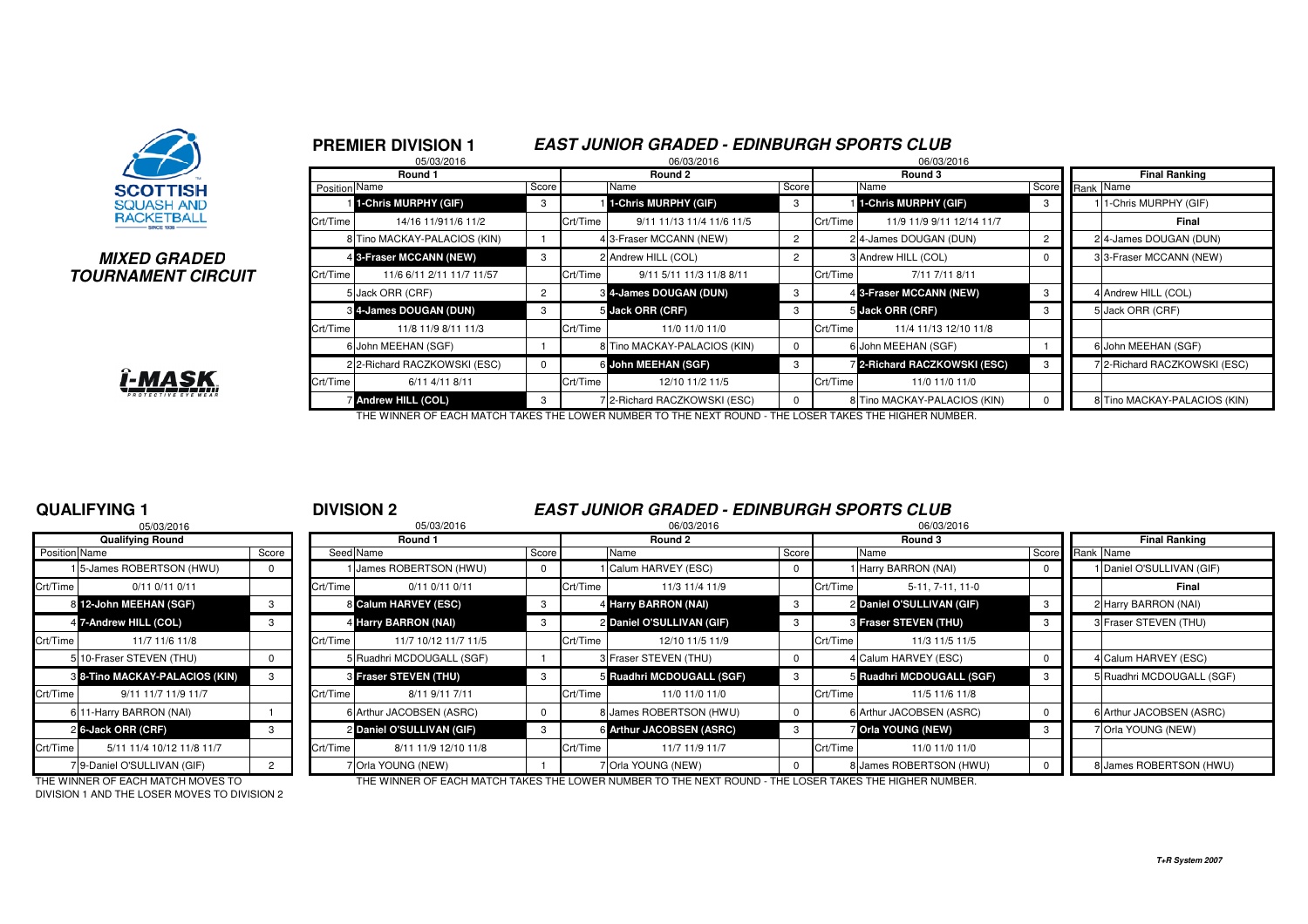### <sup>2</sup> **DIVISION 3 EAST JUNIOR GRADED - EDINBURGH SPORTS CLUB**06/03/2016

## **QUALIFYING 2**05/03/2016 <sup>9</sup> 05/03/2016 06/03/2016 06/03/2016 **Qualifying Round Round 1 Round 2 Round 3 Final Ranking Position** Name 13-Arthur JACOBSEN (ASRC) Crt/Time 11/3 11/3 11/35 18-Catherine HOLLAND (DBY) 0 3 16-Calum HARVEY (ESC) 6 19-Hugo MACPHERSON (GRN) 1 2 14-Ruadhri MCDOUGALL (SGF)

7 17-Andrew GLEN (GA) 0 THE WINNER OF EACH MATCH MOVES TO DIVISION 2 AND THE LOSER MOVES TO DIVISION 3



| <b>Position Name</b> |                                   | Score    |          | Seed Name                      | Score |          | Name                                                                                                   | Score |          | Name                          | Score Rank Name |  |                           |
|----------------------|-----------------------------------|----------|----------|--------------------------------|-------|----------|--------------------------------------------------------------------------------------------------------|-------|----------|-------------------------------|-----------------|--|---------------------------|
|                      | 1 13-Arthur JACOBSEN (ASRC)       | 3        |          | <b>Andrew GLEN (GA)</b>        | 3     |          | 1 Andrew GLEN (GA)                                                                                     |       |          | <b>Andrew GLEN (GA)</b>       |                 |  | 1 Andrew GLEN (GA)        |
| Crt/Time             | 11/5 11/4 13/11                   |          | Crt/Time | 11/2 11/5 11/6                 |       | Crt/Time | 11/6 11/13 11/8 11/1                                                                                   |       | Crt/Time | 11/6 5/11 12/10 11/8          |                 |  | Final                     |
|                      | 8 20-Maddie ORR (CRF)             |          |          | 8 Thomas CLARK (WTN)           |       |          | 4 Adam YOUNG (WTN)                                                                                     |       |          | 2 Ben ORR (CRF)               |                 |  | 2 Ben ORR (CRF)           |
|                      | 4 15-Orla YOUNG (NEW)             |          |          | 4 Maddie ORR (CRF)             |       |          | 2 Ben ORR (CRF)                                                                                        |       |          | 3 Hugo MACPHERSON (GRN)       |                 |  | 3 Adam YOUNG (WTN)        |
| Crt/Time             | 11/3 11/3 11/3                    |          | Crt/Time | 11/9 11/4 9/11 3/11 11/9       |       | Crt/Time | 4/11 9/11 12/10 11/6 11/8                                                                              |       | Crt/Time | 11/5 11/7 11/1                |                 |  |                           |
|                      | 5 18-Catherine HOLLAND (DBY)      | $\Omega$ |          | 5 Adam YOUNG (WTN)             | -3    |          | 3 Hugo MACPHERSON (GRN)                                                                                |       |          | 4 Adam YOUNG (WTN)            |                 |  | 4 Hugo MACPHERSON (GRN)   |
|                      | 3 16-Calum HARVEY (ESC)           |          |          | <b>8 Hugo MACPHERSON (GRN)</b> |       |          | 5 Maddie ORR (CRF)                                                                                     |       |          | 5 Maddie ORR (CRF)            |                 |  | 5 Maddie ORR (CRF)        |
| Crt/Time             | 11/5 11/5 9/11 12/10              |          | Crt/Time | 9/11 15/13 11/13 11/5 11/4     |       | Crt/Time | 7/11 12/10 11/4 14/12                                                                                  |       | Crt/Time | 11/0 11/0 11/0                |                 |  |                           |
|                      | 6 19-Hugo MACPHERSON (GRN)        |          |          | 6 Finlay MARTIN (CRF)          |       |          | 8 Thomas CLARK (WTN)                                                                                   |       |          | 6 Catherine HOLLAND (DBY)     |                 |  | 6 Catherine HOLLAND (DBY) |
|                      | 2 14-Ruadhri MCDOUGALL (SGF)      |          |          | 2 Catherine HOLLAND (DBY)      |       |          | 6 Finlay MARTIN (CRF)                                                                                  |       |          | Finlay MARTIN (CRF)           |                 |  | 7 Finlay MARTIN (CRF)     |
| Crt/Time             | 11/9 11/5 11/7                    |          | Crt/Time | 11/5 11/8 4/11 8/11 11/6       |       | Crt/Time | 12/10 13/11 5/11 11/13 11/7                                                                            |       | Crt/Time | 12-10 10-12 12-10 10-12 12-10 |                 |  |                           |
|                      | 7 17-Andrew GLEN (GA)             |          |          | <b>Ben ORR (CRF)</b>           |       |          | <b>Z</b> Catherine HOLLAND (DBY)                                                                       |       |          | 8 Thomas CLARK (WTN)          |                 |  | 8 Thomas CLARK (WTN)      |
|                      | THE WINNER OF EACH MATCH MOVES TO |          |          |                                |       |          | THE WINNER OF EACH MATCH TAKES THE LOWER NUMBER TO THE NEXT ROUND - THE LOSER TAKES THE HIGHER NUMBER. |       |          |                               |                 |  |                           |



# ĭ-MAS

### **QUALIFYING 3**05/03/2016

|               | <b>Qualifying Round</b>     |       |          |
|---------------|-----------------------------|-------|----------|
| Position Name |                             | Score | Seed     |
|               | 121-Finlay MARTIN (CRF)     | 3     |          |
| Crt/Time      | 11/6 1/11 11/9 11/6         |       | Crt/Time |
|               | 8 28-Ryan MILNE (ASRC)      | 0     | 8        |
|               | 4 23-Cameron LAWRENCE (GAR) |       | 4        |
| Crt/Time      | 11/6 9/11 8/11 7/11         |       | Crt/Time |
|               | 5 26-Ben ORR (CRF)          | 3     | 5        |
|               | 3 24-Calum BROWN-G (KIRK)   |       | 3        |
| Crt/Time      | 11/4 8/11 2/11 7/11         |       | Crt/Time |
|               | 6 27-Thomas CLARK (WTN)     | 3     | 6        |
|               | 2 22-Jack FENTON (SSRC)     | 0     | 2        |
| Crt/Time      | 8/11 1/11 1/11              |       | Crt/Time |
|               | 25-Adam YOUNG (WTN)         | 3     | 7        |

|               | <b>QUALIFYING 3</b>         |          |          | <b>DIVISION 4</b>             |          |          | <b>EAST JUNIOR GRADED - EDINBURGH SPORTS CLUB</b> |                |          |                            |  |                          |
|---------------|-----------------------------|----------|----------|-------------------------------|----------|----------|---------------------------------------------------|----------------|----------|----------------------------|--|--------------------------|
|               | 05/03/2016                  |          |          | 05/03/2016                    |          |          | 06/03/2016                                        |                |          | 06/03/2016                 |  |                          |
|               | <b>Qualifying Round</b>     |          |          | Round 1                       |          |          | Round 2                                           |                |          | Round 3                    |  | <b>Final Ranking</b>     |
| Position Name |                             | Score    |          | Seed Name                     | Score    |          | Name                                              | Score          |          | Name                       |  | Score Rank Name          |
|               | 21-Finlay MARTIN (CRF)      | 3        |          | Jack FENTON (SSRC)            | $\Omega$ |          | <b>Lucy MURCHIE (CRF)</b>                         | 3              |          | 1 Lucy MURCHIE (CRF)       |  | Calum BROWN-G (KIRK)     |
| Crt/Time      | 11/6 1/11 11/9 11/6         |          | Crt/Time | 0/11 0/11 0/11                |          | Crt/Time | 11/8 6/11 7/11 11/8 11/6                          |                | Crt/Time | 11/6 11/4 11/2             |  | Final                    |
|               | 8 28-Ryan MILNE (ASRC)      |          |          | 8 Lucy MURCHIE (CRF)          |          |          | 4 Ryan MILNE (ASRC)                               | $\overline{c}$ |          | 2 Calum BROWN-G (KIRK)     |  | 2 Lucy MURCHIE (CRF)     |
|               | 4 23-Cameron LAWRENCE (GAR) |          |          | 4 Ryan MILNE (ASRC)           |          |          | 2 Beth MOGLIA (SGF)                               |                |          | <b>3 Beth MOGLIA (SGF)</b> |  | 3 Beth MOGLIA (SGF)      |
| Crt/Time      | 11/6 9/11 8/11 7/11         |          | Crt/Time | 8/11 11/3 9/11 11/9 11/3      |          | Crt/Time | 11/6 5/11 11/8 11/5                               |                | Crt/Time | 8/11 7/11 11/6 14/12 11/5  |  |                          |
|               | 5 26-Ben ORR (CRF)          | 3        |          | 5 Huzaifah ALI (GIF)          |          |          | <b>6 Calum BROWN-G (KIRK)</b>                     | 3              |          | 4 Ryan MILNE (ASRC)        |  | 4 Ryan MILNE (ASRC)      |
|               | 3 24-Calum BROWN-G (KIRK)   |          |          | <b>8 Calum BROWN-G (KIRK)</b> |          |          | 5 Huzaifah ALI (GIF)                              |                |          | 5 Huzaifah ALI (GIF)       |  | 5 Huzaifah ALI (GIF)     |
| Crt/Time      | 11/4 8/11 2/11 7/11         |          | Crt/Time | 11/2 11/4 8/11 11/5           |          | Crt/Time | 11/0 11/011/0                                     |                | Crt/Time | 6/11 13/11 11/4 11/5       |  |                          |
|               | 6 27-Thomas CLARK (WTN)     | 3        |          | 6 Ross WADDELL (BOA)          |          |          | 8 Jack FENTON (SSRC)                              | $\Omega$       |          | 6 Ross WADDELL (BOA)       |  | 6 Ross WADDELL (BOA)     |
|               | 2 22-Jack FENTON (SSRC)     | $\Omega$ |          | 2 Cameron LAWRENCE (GAR)      |          |          | 6 Ross WADDELL (BOA)                              | 3              |          | 7 Cameron LAWRENCE (GAR)   |  | 7 Jack FENTON (SSRC)     |
| Crt/Time      | 8/11 1/11 1/11              |          | Crt/Time | 7/11 11/6 11/7 10/12 7/11     |          | Crt/Time | 11/0 11/0 11/0                                    |                | Crt/Time | w/o                        |  |                          |
|               | 7 25-Adam YOUNG (WTN)       |          |          | <b>Beth MOGLIA (SGF)</b>      |          |          | 7 Cameron LAWRENCE (GAR)                          |                |          | 8 Jack FENTON (SSRC)       |  | 8 Cameron LAWRENCE (GAR) |

DIVISION 3 AND THE LOSER MOVES TO DIVISION 4

THE WINNER OF EACH MATCH MOVES TO THE WINNER OF EACH MATCH TAKES THE LOWER NUMBER TO THE NEXT ROUND - THE LOSER TAKES THE HIGHER NUMBER.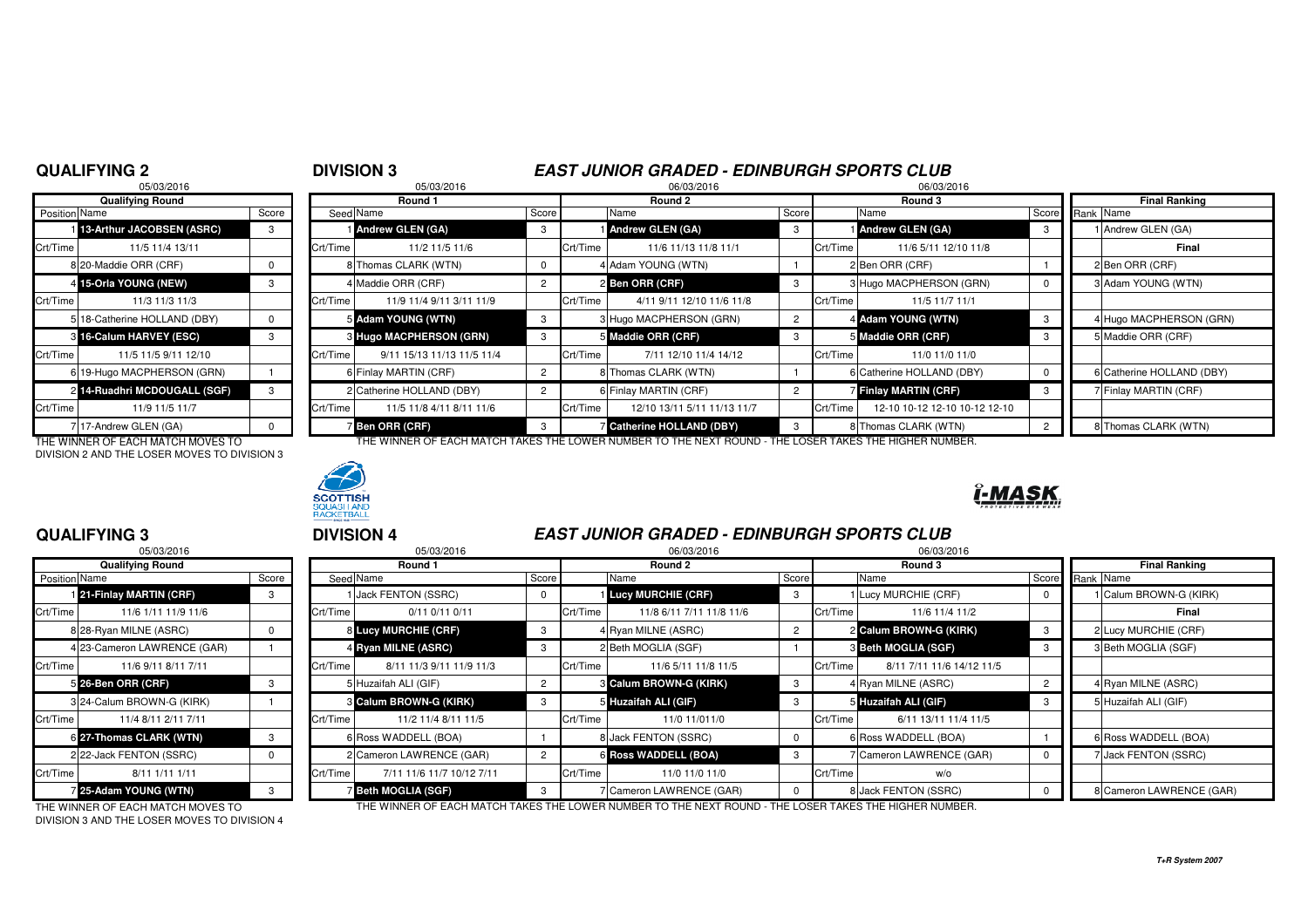## **QUALIFYING 4**

### <sup>4</sup> **DIVISION 5 EAST JUNIOR GRADED - EDINBURGH SPORTS CLUB**06/03/2016

|                                                 | 05/03/2016                     |                |          | 05/03/2016                 |          |          | 06/03/2016                   |       | 06/03/2016 |                            |  |
|-------------------------------------------------|--------------------------------|----------------|----------|----------------------------|----------|----------|------------------------------|-------|------------|----------------------------|--|
|                                                 | <b>Qualifying Round</b>        |                |          | Round 1                    |          |          | Round 2                      |       |            | Round 3                    |  |
| Position Name                                   |                                | Score          |          | Seed Name                  | Score    |          | Name                         | Score |            | Name                       |  |
|                                                 | 29-Anna HALLAM (ESC)           |                |          | 1 Anna HALLAM (ESC)        | 0        |          | <b>I Rory RICHMOND (ESC)</b> |       |            | <b>Ewan MACANDIE (GA)</b>  |  |
| Crt/Time                                        | 5/11 7//1 8/11                 |                | Crt/Time | $0/11$ $0/11$ $0/11$       |          | Crt/Time | 11/6 7/11 11/4 11/8          |       | Crt/Time   | 11/7 11/3 14/              |  |
|                                                 | 8 36-Ross WADDELL (BOA)        |                |          | 8 Rory RICHMOND (ESC)      | 3        |          | 4 Ewan MACANDIE (GA)         | 3     |            | 2 Brodie YOUNG (WTN)       |  |
|                                                 | 4 31-Sandy NIVEN (SCT)         |                |          | 4 Logan LAWRENCE (GAR)     | $\Omega$ |          | 2 Brodie YOUNG (WTN)         | 3     |            | 3 Graham HILL (CCS)        |  |
| Crt/Time                                        | 9/11 10/12 5/11                |                | Crt/Time | 11/8 11/6 11/1             |          | Crt/Time | 11/5 11/6 11/8               |       | Crt/Time   | 7/11 12/14 9/              |  |
|                                                 | 5 34-Beth MOGLIA (SGF)         | 3              |          | 5 Ewan MACANDIE (GA)       | 3        |          | 3 Graham HILL (CCS)          | 0     |            | 4 Rory RICHMOND (ESC)      |  |
|                                                 | <b>3 32-Lucy MURCHIE (CRF)</b> | 3              |          | <b>8 Graham HILL (CCS)</b> | 3        |          | 5 Logan LAWRENCE (GAR)       | 3     |            | 5 Logan LAWRENCE (GA       |  |
| Crt/Time                                        | 11/9 6/11 11/9 11/7            |                | Crt/Time | 10/13 11/7 11/8 11/8       |          | Crt/Time | 11/0 11/0 11/0               |       | Crt/Time   | 7/11 12/10 11/5            |  |
|                                                 | 6 35-Logan LAWRENCE (GAR)      |                |          | 6 Findlay MCDOUGALL (SGF)  |          |          | 8 Anna HALLAM (ESC)          | 0     |            | 6 Findlay MCDOUGALL (      |  |
|                                                 | 2 30-Huzaifah ALI (GIF)        | 3              |          | 2 Sandy NIVEN (SCT)        |          |          | 6 Findlay MCDOUGALL (SGF)    | 3     |            | <b>Z Sandy NIVEN (SCT)</b> |  |
| Crt/Time                                        | 11/9 10/12 9/11 11/7 13/11     |                | Crt/Time | 13/15 6/11 5/11            |          | Crt/Time | 6/11 11/6 11/8 10/12 11/8    |       | Crt/Time   | 11/0 11/0 11/              |  |
|                                                 | 33-Graham HILL (CCS)           | $\overline{2}$ |          | <b>Brodie YOUNG (WTN)</b>  | 3        |          | Sandy NIVEN (SCT)            | 2     |            | 8 Anna HALLAM (ESC)        |  |
| $\tau$ ur winner or riouwith tour in the $\tau$ |                                |                |          |                            |          |          |                              |       |            |                            |  |

DIVISION 4 AND THE LOSER MOVES TO DIVISION 5



| <b>Qualifying Round</b> |                                |                                                  | Round 1  |                           |                     | Round 2  |                           |       |                     | Round 3                     |    | <b>Final Ranking</b>      |
|-------------------------|--------------------------------|--------------------------------------------------|----------|---------------------------|---------------------|----------|---------------------------|-------|---------------------|-----------------------------|----|---------------------------|
| Position Name           |                                | Score                                            |          | Seed Name                 | Score               |          | Name                      | Score |                     | Name                        |    | Score Rank Name           |
|                         | 129-Anna HALLAM (ESC)          |                                                  |          | 1 Anna HALLAM (ESC)       | 0                   |          | 1 Rory RICHMOND (ESC)     |       |                     | <b>I</b> Ewan MACANDIE (GA) | -3 | Ewan MACANDIE (GA)        |
| Crt/Time                | 5/11 7//1 8/11                 |                                                  | Crt/Time | $0/11$ $0/11$ $0/11$      |                     | Crt/Time | 11/6 7/11 11/4 11/8       |       | Crt/Time            | 11/7 11/3 14/12             |    | Final                     |
|                         | 8 36-Ross WADDELL (BOA)        |                                                  |          | 8 Rory RICHMOND (ESC)     | -3                  |          | 4 Ewan MACANDIE (GA)      |       |                     | 2 Brodie YOUNG (WTN)        |    | 2 Brodie YOUNG (WTN)      |
|                         | 431-Sandy NIVEN (SCT)          |                                                  |          | 4 Logan LAWRENCE (GAR)    | $\mathbf 0$         |          | 2 Brodie YOUNG (WTN)      |       |                     | 3 Graham HILL (CCS)         |    | 3 Rory RICHMOND (ESC)     |
| Crt/Time                | 9/11 10/12 5/11                |                                                  | Crt/Time | 11/8 11/6 11/1            |                     | Crt/Time | 11/5 11/6 11/8            |       | Crt/Time            | 7/11 12/14 9/11             |    |                           |
|                         | 5 34-Beth MOGLIA (SGF)         |                                                  |          | 5 Ewan MACANDIE (GA)      | - 3                 |          | 3 Graham HILL (CCS)       |       |                     | 4 Rory RICHMOND (ESC)       |    | 4 Graham HILL (CCS)       |
|                         | <b>3 32-Lucy MURCHIE (CRF)</b> |                                                  |          | 3 Graham HILL (CCS)       | -3                  |          | 5 Logan LAWRENCE (GAR)    |       |                     | 5 Logan LAWRENCE (GAR)      |    | 5 Findlay MCDOUGALL (SGF) |
| Crt/Time                | 11/9 6/11 11/9 11/7            |                                                  | Crt/Time | 10/13 11/7 11/8 11/8      |                     | Crt/Time | 11/0 11/0 11/0            |       | Crt/Time            | 7/11 12/10 11/5 12/10       |    |                           |
|                         | 6 35-Logan LAWRENCE (GAR)      |                                                  |          | 6 Findlay MCDOUGALL (SGF) |                     |          | 8 Anna HALLAM (ESC)       |       |                     | 6 Findlay MCDOUGALL (SGF)   |    | 6 Logan LAWRENCE (GAR)    |
|                         | 2 30-Huzaifah ALI (GIF)        |                                                  |          | 2 Sandy NIVEN (SCT)       |                     |          | 6 Findlay MCDOUGALL (SGF) |       |                     | <b>7 Sandy NIVEN (SCT)</b>  |    | 7 Sandy NIVEN (SCT)       |
| Crt/Time                | 11/9 10/12 9/11 11/7 13/11     |                                                  | Crt/Time | 13/15 6/11 5/11           |                     | Crt/Time | 6/11 11/6 11/8 10/12 11/8 |       | Crt/Time            | 11/0 11/0 11/0              |    |                           |
|                         | 733-Graham HILL (CCS)          | <b>Brodie YOUNG (WTN)</b><br>7 Sandy NIVEN (SCT) |          |                           | 8 Anna HALLAM (ESC) |          |                           |       | 8 Anna HALLAM (ESC) |                             |    |                           |

THE WINNER OF EACH MATCH MOVES TO THE WINNER OF EACH MATCH TAKES THE LOWER NUMBER TO THE NEXT ROUND - THE LOSER TAKES THE HIGHER NUMBER.



06/03/2016

## **QUALIFYING 5**

|                      | 05/03/2016                      |       |          | 05/03/2016                   |       |          | 06/03/2016                |       | 06/03/2016                           |    |                        |
|----------------------|---------------------------------|-------|----------|------------------------------|-------|----------|---------------------------|-------|--------------------------------------|----|------------------------|
|                      | <b>Qualifying Round</b>         |       |          | Round 1                      |       |          | Round 2                   |       | Round 3                              |    | <b>Final Ranking</b>   |
| <b>Position</b> Name |                                 | Score |          | Seed Name                    | Score |          | Name                      | Score | Name                                 |    | Score Rank Name        |
|                      | 137-Findlay MCDOUGALL (SGF)     | 3     |          | <b>Hamish BUCHANAN (GIF)</b> | 3     |          | Hamish BUCHANAN (GIF)     |       | Struan DONALD (NAI)                  |    | 1 Ben BARRON (NAI)     |
| Crt/Time             | 11/8 11/6 11/6                  |       | Crt/Time | 11/2 11/5 12/10              |       | Crt/Time | 12/10 7/11 4/11 11/9 11/9 |       | Crt/Time<br>11/7 7/11 11/3 8/11 8/11 |    | Final                  |
|                      | 8 44-Struan DONALD (NAI)        |       |          | 8 Alasdair FINDLAY (BOA)     |       |          | 4 Struan DONALD (NAI)     | 3     | 2 Ben BARRON (NAI)                   |    | 2 Struan DONALD (NAI)  |
|                      | 4 39-Brodie YOUNG (WTN)         | 3     |          | 4 Struan DONALD (NAI)        |       |          | 2 Ben BARRON (NAI)        |       | <b>3 Andrew CHRUMKA (GRG)</b>        | -3 | 3 Andrew CHRUMKA (G    |
| Crt/Time             | 11/1 12/10 11/4                 |       | Crt/Time | 11/9 11/5 11/2               |       | Crt/Time | 11/7 12/10 9/11 11/6      |       | 7/11 11/9 8/11 11/9 11/7<br>Crt/Time |    |                        |
|                      | 542-Ben BARRON (NAI)            |       |          | 5 Jemma YOUNG (NEW)          |       |          | 3 Andrew CHRUMKA (GRG)    |       | 4 Hamish BUCHANAN (GIF)              |    | 4 Hamish BUCHANAN (    |
|                      | <b>3 40-Rory RICHMOND (ESC)</b> | 3     |          | 3 Faye FULTON (GRN)          |       |          | 5 Jemma YOUNG (NEW)       |       | 5 Alasdair FINDLAY (BOA)             | -3 | 5 Alasdair FINDLAY (BC |
| Crt/Time             | 11/5 11/7 11/7                  |       | Crt/Time | 11/2 11/0 11/7               |       | Crt/Time | 7/11 11/611/5 10/12 10/12 |       | 1/11 11/6 11/9 7/11 11/7<br>Crt/Time |    |                        |
|                      | 6 43-Faye FULTON (GRN)          |       |          | 6 Andrew CHRUMKA (GRG)       |       |          | 8 Alasdair FINDLAY (BOA)  | -3    | 6 Steven HILL (COL)                  |    | 6 Steven HILL (COL)    |
|                      | 2 38-Ewan MACANDIE (GA)         | 3     |          | 2 Ben BARRON (NAI)           |       |          | 6 Faye FULTON (GRN)       |       | 7 Faye FULTON (GRN)                  |    | 7 Jemma YOUNG (NEW     |
| Crt/Time             | 11/9 11/8 11/7                  |       | Crt/Time | 11/8 11/4 13/11 11/9         |       | Crt/Time | 3/11 10/127/11            |       | Crt/Time<br>3/11 4/11 1/11           |    |                        |
|                      | 741-Hamish BUCHANAN (GIF)       |       |          | 7 Steven HILL (COL)          |       |          | Steven HILL (COL)         |       | 8 Jemma YOUNG (NEW)                  |    | 8 Faye FULTON (GRN)    |

DIVISION 5 AND THE LOSER MOVES TO DIVISION 6

| <b>DIVISION 6</b> |            | <b>EAST JUNIOR GRADED - EDINBURGH SPORTS CLUB</b> |         |
|-------------------|------------|---------------------------------------------------|---------|
|                   | 05/03/2016 | 06/03/2016                                        | 06/03/2 |

| 11/8 11/6 11/6                  |                                   | Crt/Time | 11/2 11/5 12/10      |                                                                                                                                                                      | Crt/Time | 12/10 7/11 4/11 11/9 11/9        |                                                                                                                                                                      | Crt/Time | 11/7 7/11 11/3 8/11 8/11         |                                                                                                                                                                                 | Final                    |
|---------------------------------|-----------------------------------|----------|----------------------|----------------------------------------------------------------------------------------------------------------------------------------------------------------------|----------|----------------------------------|----------------------------------------------------------------------------------------------------------------------------------------------------------------------|----------|----------------------------------|---------------------------------------------------------------------------------------------------------------------------------------------------------------------------------|--------------------------|
| 8 44-Struan DONALD (NAI)        |                                   |          |                      |                                                                                                                                                                      |          |                                  |                                                                                                                                                                      |          |                                  |                                                                                                                                                                                 | 2 Struan DONALD (NAI)    |
| 4 39-Brodie YOUNG (WTN)         |                                   |          |                      |                                                                                                                                                                      |          |                                  |                                                                                                                                                                      |          |                                  |                                                                                                                                                                                 | 3 Andrew CHRUMKA (GRG)   |
| 11/1 12/10 11/4                 |                                   | Crt/Time | 11/9 11/5 11/2       |                                                                                                                                                                      |          | 11/7 12/10 9/11 11/6             |                                                                                                                                                                      |          | 7/11 11/9 8/11 11/9 11/7         |                                                                                                                                                                                 |                          |
| 5 42-Ben BARRON (NAI)           |                                   |          |                      |                                                                                                                                                                      |          |                                  |                                                                                                                                                                      |          |                                  |                                                                                                                                                                                 | 4 Hamish BUCHANAN (GIF)  |
| <b>8 40-Rory RICHMOND (ESC)</b> |                                   |          |                      |                                                                                                                                                                      |          |                                  |                                                                                                                                                                      |          |                                  |                                                                                                                                                                                 | 5 Alasdair FINDLAY (BOA) |
| 11/5 11/7 11/7                  |                                   | Crt/Time | 11/2 11/0 11/7       |                                                                                                                                                                      |          | 7/11 11/611/5 10/12 10/12        |                                                                                                                                                                      |          | 1/11 11/6 11/9 7/11 11/7         |                                                                                                                                                                                 |                          |
| 6 43-Faye FULTON (GRN)          |                                   |          |                      |                                                                                                                                                                      |          |                                  |                                                                                                                                                                      |          |                                  |                                                                                                                                                                                 | 6 Steven HILL (COL)      |
| 2 38-Ewan MACANDIE (GA)         |                                   |          |                      |                                                                                                                                                                      |          |                                  |                                                                                                                                                                      |          |                                  |                                                                                                                                                                                 | 7 Jemma YOUNG (NEW)      |
| 11/9 11/8 11/7                  |                                   | Crt/Time | 11/8 11/4 13/11 11/9 |                                                                                                                                                                      |          | 3/11 10/127/11                   |                                                                                                                                                                      |          | $3/11$ 4/11 1/11                 |                                                                                                                                                                                 |                          |
| 741-Hamish BUCHANAN (GIF)       |                                   |          |                      |                                                                                                                                                                      |          |                                  |                                                                                                                                                                      |          |                                  |                                                                                                                                                                                 | 8 Faye FULTON (GRN)      |
|                                 | THE WINNER OF FACU MATOU MOVES TO |          |                      | 8 Alasdair FINDLAY (BOA)<br>4 Struan DONALD (NAI)<br>5 Jemma YOUNG (NEW)<br>3 Faye FULTON (GRN)<br>6 Andrew CHRUMKA (GRG)<br>2 Ben BARRON (NAI)<br>Steven HILL (COL) |          | Crt/Time<br>Crt/Time<br>Crt/Time | 4 Struan DONALD (NAI)<br>2 Ben BARRON (NAI)<br>3 Andrew CHRUMKA (GRG)<br>5 Jemma YOUNG (NEW)<br>8 Alasdair FINDLAY (BOA)<br>6 Faye FULTON (GRN)<br>Steven HILL (COL) |          | Crt/Time<br>Crt/Time<br>Crt/Time | 2 Ben BARRON (NAI)<br><b>3 Andrew CHRUMKA (GRG)</b><br>4 Hamish BUCHANAN (GIF)<br>5 Alasdair FINDLAY (BOA)<br>6 Steven HILL (COL)<br>7 Faye FULTON (GRN)<br>8 Jemma YOUNG (NEW) |                          |

THE WINNER OF EACH MATCH MOVES TO THE WINNER OF EACH MATCH TAKES THE LOWER NUMBER TO THE NEXT ROUND - THE LOSER TAKES THE HIGHER NUMBER.